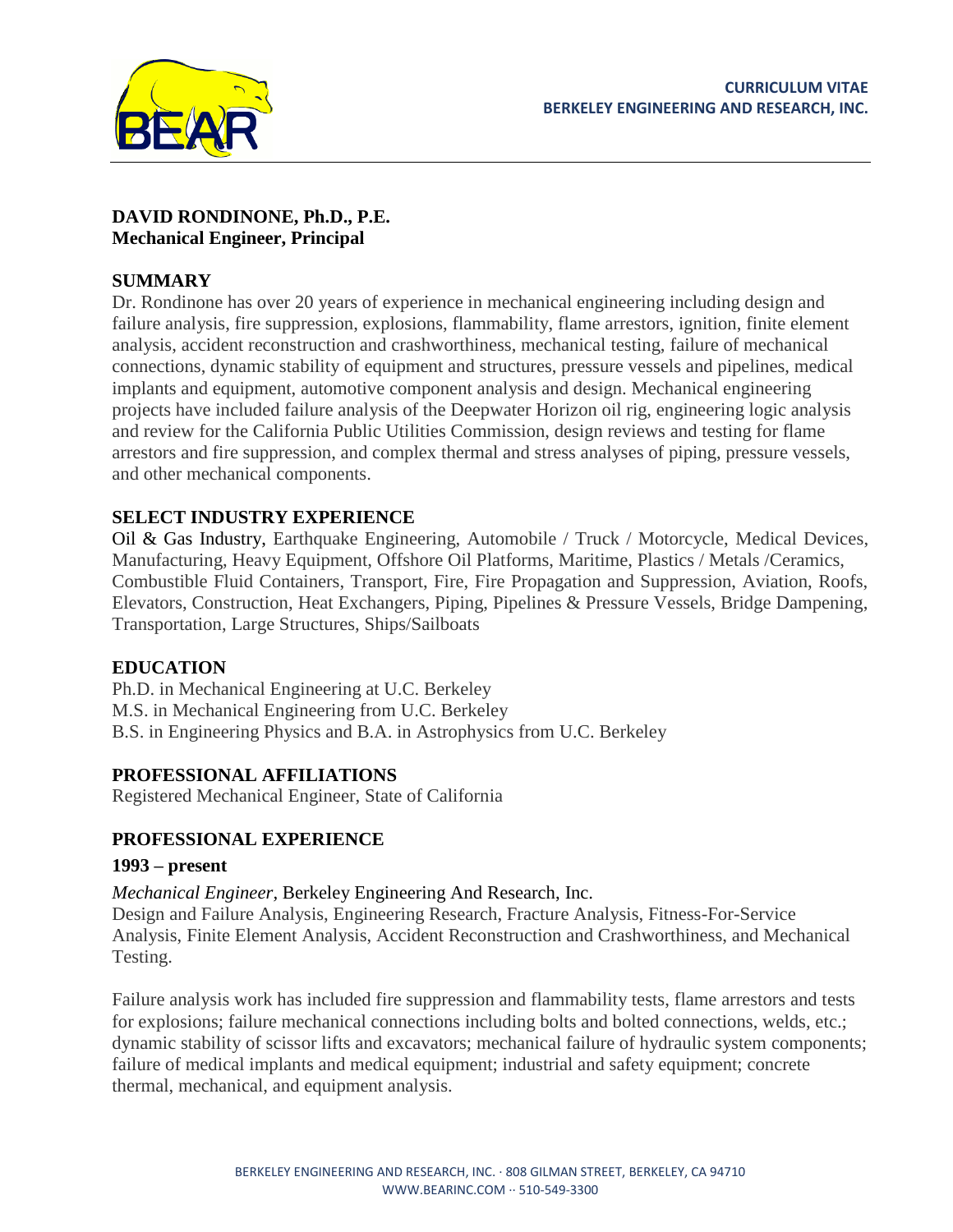Research work has included detailed studies of flame arrestors in portable gas cans and other combustible liquid/gel containers, explosions, fire suppression systems and materials; the flange stress response, creep behavior of longitudinally welded pipes at high temperature, design of structural supports for a cryogenic superconducting MRI machine, design review of medical implants, dynamic analysis of multistory manufacturing facilities, frequency analysis of silicon wafer fabrication components, design and analysis of pressure vessels and piping systems, leak method detection in tanks, burner/mixer mechanical design, and automotive component design.

Finite element analysis experience has included hundreds of models, ranging from simple two dimensional linear elastic analysis of pressure vessels to complex three dimensional nonlinear analyses of a bolted engine connecting rods, medical implants (spinal implants, arterial implants), automotive components, and full contact dynamic analyses of crane clutch components.

Testing has included hundreds of tests of gasoline and other combustible liquids and gels, mechanical testing of pressurized systems (piping, connections, tanks, etc.) and mechanical and electrical testing of automotive, industrial, and safety equipment.

### **01/2004 -12/31/2015**

### *Vice President of Engineering,* 4-D Imaging, Inc., Berkeley

Management, and development of three-dimensional scanning devices and services. The devices developed include scanners for coke drums and refinery piping systems, corrosion inspection, microscopic inspection and evaluation, small to large mechanical component inspection and evaluation, and scene documentation. Services provided include mechanical and thermal stress analysis, component failure and life assessment, finite element analysis, and mechanical and scene documentation and evaluation.

### **08/1996-12/1996**

*Lecturer, Mechanical Engineering Department,* U.C. Berkeley Fundamentals of mechanical behavior of materials, course ME-102A

### **08/1995-05/1996, 08/1997-12/1997, 01/1999-05/2000**

*Graduate Teaching Assistant, Mechanical Engineering Department,* U.C. Berkeley Mechanical Engineering, Fracture, Material Behavior, and Polymers ME-223, ME-224, and ME-225/MSE 212.

### **07/1994-05/2002**

*Graduate Research Assistant, Mechanical Engineering Department,* U.C. Berkeley Fatigue testing of engineering polymers, primarily polycarbonate and ultra-high-molecular-weightpolyethylene.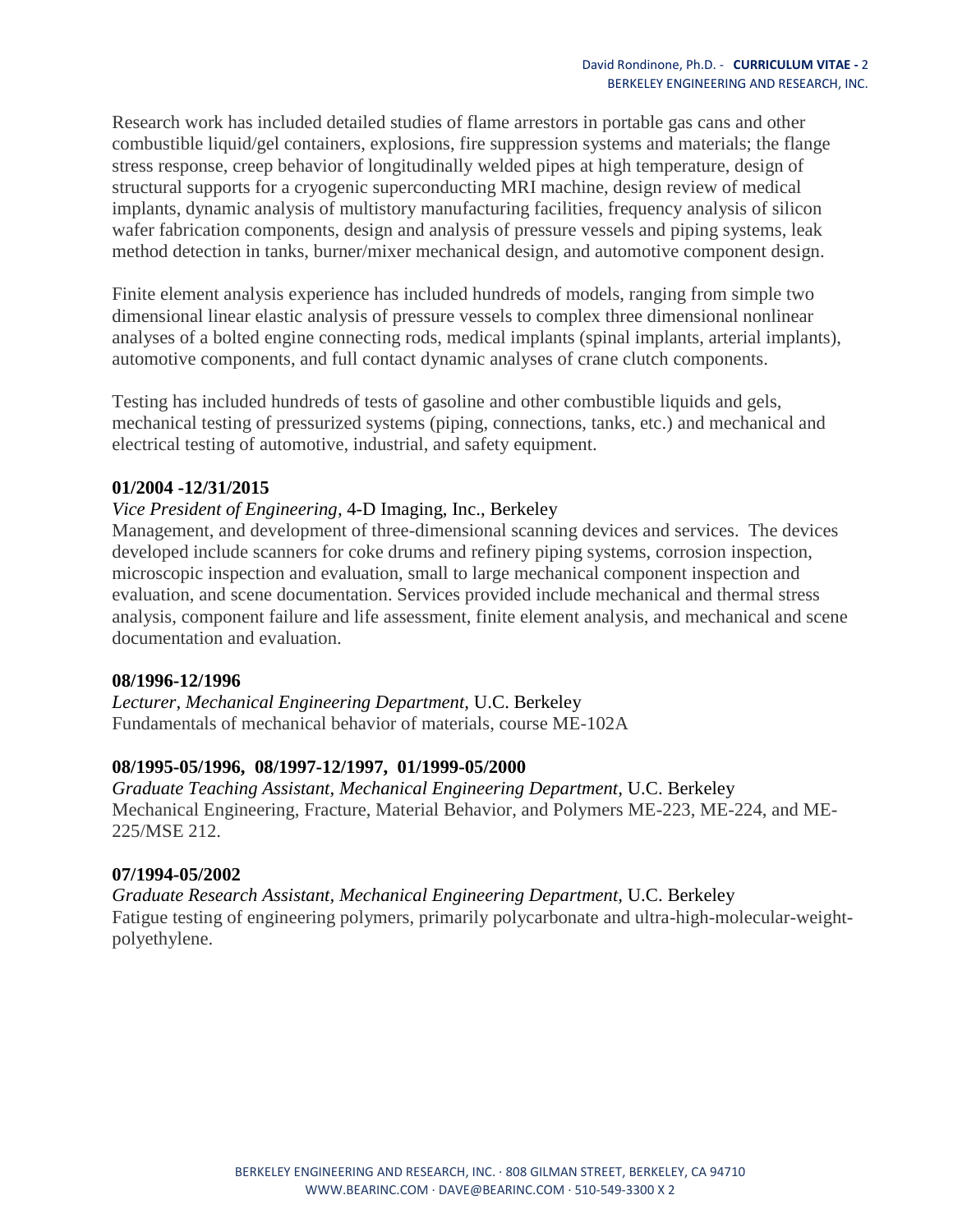### **PATENTS**

"Method and apparatus for magnetic response imaging", US 8395376, Jerome R. Singer, Glen Stevick, David Rondinone, John Zalabak

"Method and Apparatus for Dynamic Space-Time Imaging System", US 7620209, G.R. Stevick J. Singer, and Rondinone, D..

### **PUBLICATIONS AND SELECTED REPORTS**

- Rondinone, D., "Finite Element Analysis of C Damage Grade Corroded Piping for In-Service Piping Movement", for Conoco Phillips, (13-3614), January 2014.
- Stevick, G.R. and Rondinone, D., "MIMS v Wal-Mart", for Cochran & Associates, (12-3493), December 9, 2013.
- Rondinone, D., "Analysis of Weldolet Joints under Acoustic Induced Vibration Loading", for Conoco Phillips, (12-3503), October 2013.
- Rondinone, D., "Platero and Sanchez v. Alphatec", for O'Mara & Padilla, (13-3567), October 9, 2013.
- Rondinone, D., "Well Riser Low Cycle Fatigue Analysis", for Conoco Phillips, August 2013.
- Rondinone, D., "Dessante Equipment Bobcat", for Frasseto Law LLP, (13-3644), August 7, 2013.
- Rondinone, D., "Stolp", for Spoon Gordon Ballew PLLP, (13-3639), July 15, 2013.
- Rondinone, D., "Matson v COSCO", for Cox, Wooton, Griffin, Hansen & Poulos, (13-3620), May 7, 2013.
- Stevick, G.S. and Rondinone, D., "Al-Shara vs. Wal-Mart" for Breneman Dungan, LLC, (13-3588), February 28, 2013.
- Stevick, G.S. And Rondinone, D., "Mizell vs. Blitz, Wall-Mar," for Richardson, Patrick, Westbrook & Brickman, (13-3575), February 22, 2013.
- Rondinone, D., "Bandoni v. Tru-Trailers", for Wagner and Jones LLP, (12-3435), February 20, 2013.
- Rondinone, D., "Mixer Design/ Analysis", for John Zink Company LLC, (13-3678), January 15, 2013.
- Stevick, G.R. And Rondinone, D., "Melvin vs. Blitz", for Breneman Dungan, LLC, (12-3549), December 31, 2012.
- Rondinone, D., "Joyner vs. Blitz, Wal-Mart", for Richardson, Patrick, Westbrook & Brickman, (12- 3536) December 14, 2012.
- Rondinone, D., "Finite Element Analysis Corroded Piping for In-Service Piping Movement", for Conoco Phillips, (11-3322), October 2012.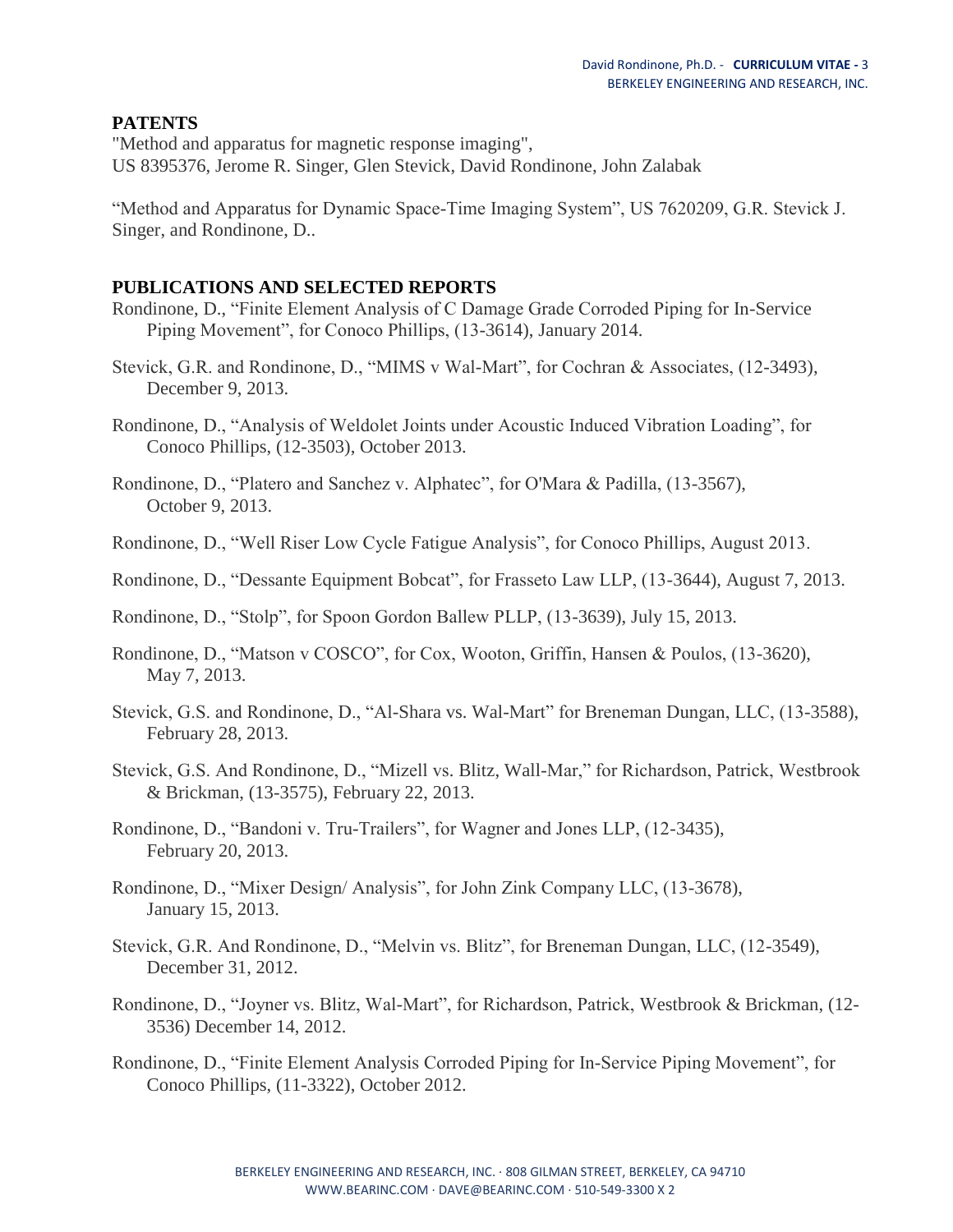- Rondinone, D., "Demers v Amerigas", for McDonald Carano Wilson LLP, (12-3475), September 6, 2012.
- Stevick, G.R., and Rondinone, D., "Kornegay vs. Wal-Mart and Discovery Plastics", for Breneman Dungan, LLC, (12-3492), August 29, 2012.
- Rondinone, D., Finite Element Analysis of Corroded Piping for the Seawater Line", for ConocoPhillips, (12-3408), June 29, 2012.
- Rondinone, D., "Purvis vs Blitz, Wal-Mart", Richardson, Patrick, Westrbook, & Brickman, (12-3447), April 12, 2012.
- Rondinone, D., "Droney vs. Blitz, Wal-Mart", (12-3424), February 28, 2012.
- Rondinone, D., "Expert Report of Dr. David Rondinone on Invalidity", (11-3374), December 13, 2011.
- Rondinone, D., "Eric Magallon v Tiffin Loader Crane Co. Letter Report for Mediation Purposes Only", (11-3324), November 14, 2011.
- Rondinone, D., "Alexson v Blitz", for Richardson, Patrick, Westbrook, & Brichman, (11-3357), October 6, 2011.
- Rondinone, D., "Marsh v. Temple Inland Rebuttal Report", for Glynn and Finley, LLP, (11-3317), August 26, 2011.
- Rondinone, D., "US Steel-Minntac, Line 6 Kiln, USS PO#940067", for Coen Company, (11-3346), August 23, 2011.
- Rondinone, D., "Mechanical Analysis of FCC Structure", for Conoco Phillips, August 2011.
- Rondinone, D., Burner "Support Thermal-Mechanical Analysis", for Coen Company, August 2011.
- Rondinone, D., "Marsh v. Temple Inland", for Glynn and Finley, LLP, (11-3317), July 29, 2011.
- Rondinone, D., D. King, "Magnetic Pipe Inspection Phase Two Progress Report", for Chevron Energy Technology Company, April 2011.
- Rondinone, D., "D102/D103 and D204 Stress Analysis of Boat Samples in Shell Walls", for ConocoPhillips, (11-3248), April 4, 2011.
- Rondinone, D., "Solus Water Heater Explosion", for Moreno Becerra and Casillas (09-2962), March 29, 2011.
- Rondinone, D., "Sebring Gas Tank Fire", for Hogan and Glover, March 2011.
- Rondinone, D., " BEAR Above Ground Tank Leak Testing Progress Report 2-18-11", for API (10-3219), March 14, 2011.
- Rondinone, D., "Conner Cook & Terry Cook v. The Pep Boys, Scepter", for Walter & Morgan, (10-3092), September 7, 2010.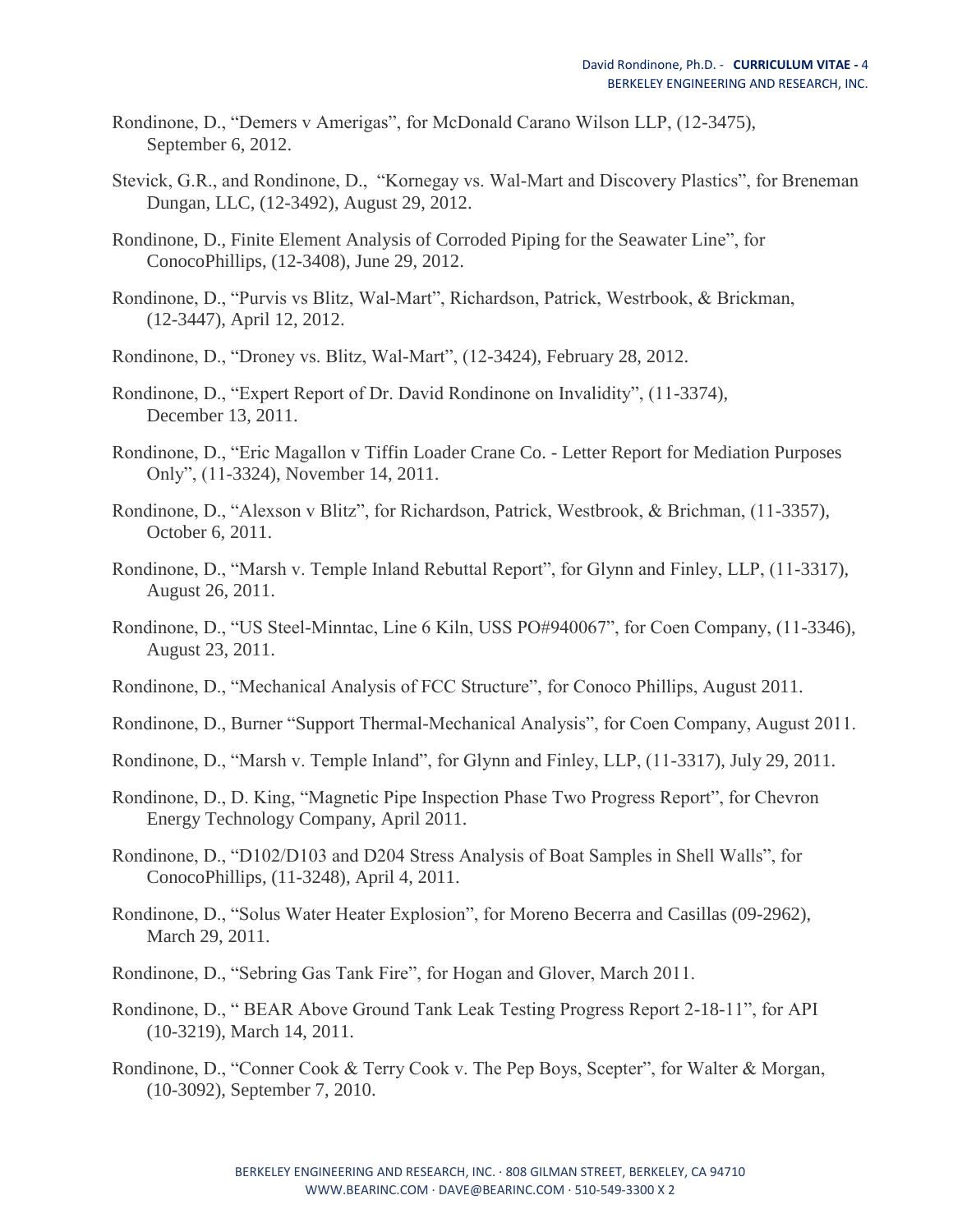Rondinone, D., "Garcia Loss Report", for Culbreth Shroeder LLP, (10-3130), May 18, 2010.

- Rondinone, D., "Progress Report for Distribution Grid Analysis", for Coen Company/ John Zink, (10-3095), March 15, 2010.
- Rondinone, D., "Sierra Pine v RPM Report", for Dun & Martinek LLP, (09-3048), July 27, 2010.
- Rondinone, D., "BEAR Report 3063", for SISC II, (10-3063), March 31, 2010.
- Rondinone, D., A. Sagle and G.R. Stevick, "API Aboveground Tank Leak Detection Liquid Level Measurement Technique Evaluation", for the American Petroleum Institute, (09-3013), November 9, 2009.
- Stevick, G.R. and Rondinone, D., "30 inch Crude P/L 1-1/2 inch line Internal Hydraulic Line", for Tesoro Hawaii Corporation, (09-2993), October 16, 2009.
- Huncilman, S., and Rondinone, D., "Claim No. 1013155614-1-3 Ortega Toilet Leak", for Law Offices of Kenneth Turner, (08-2895), October 2, 2009.
- Rondinone, D., "Quinney v Gilford", for Buresh, Kaplan, Jang & Feller, (09-2970), September 21, 2009.
- Sun, L. and Rondinone, D., "1013096916 McKeen Faucet Failure Analysis", for Law Offices of Kenneth Turner, (09-2966), July 31, 2009.
- Rondinone, D., "Impression Inks Oil Tank Overfill", for Federated Insurance, (09-2976), June 5, 2009.
- Rondinone, D. and G.R. Stevick, "Olympic Spirit Vapor Recovery System Fire Investigation and System Review", by Berkeley Eng And Research, Inc., for Tesoro Corporation, May 18th, 2009.
- Rondinone, D., "CPF2 Internal Arch Modifications", for ConocoPhillips, (08-2873), May 4, 2009.
- Rondinone, D., "Burner Pressure Stress Analysis A, B, and C Boiler at the ExxonMobil Baytown Refinery", for John Zink Company/Coen, (09-2930), March 4, 2009.
- Rondinone, D., "Ncontact Surgical BEAR Report", for NContact Surgical, Inc., (08-2809), February 23, 2009.
- Rondinone, D., "Magnetic Pipe Inspection Phase One Progress Report", for Chevron by 4D Imaging, January 2009.
- Rondinone, D., "Model Fitting Torque Study", for SWCO, (08-2819), November 10, 2008.
- Rondinone, D., "BEAR Report Ghaffari 11-L241-767", for State Farm Insurance Company, (08-2879), October 24, 2008.
- Rondinone, D., "Ali v Trimac Transportation Report", for Maranga Morgenstern, ( 06-2499), September 24, 2008.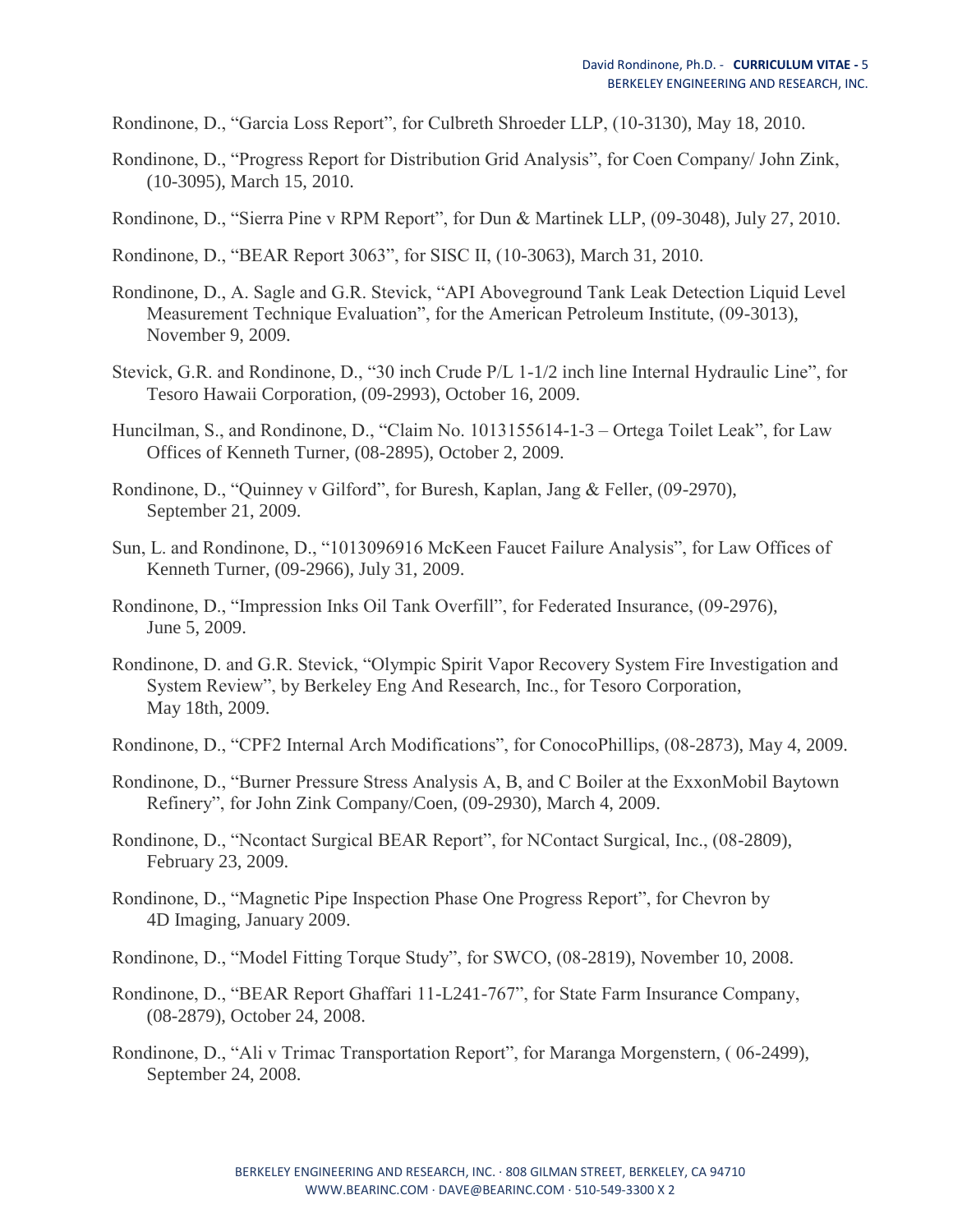- Rondinone, D., "People v Alped Rodriguez Draft Report", for Walt Moreno, (08-2848), August 14, 2008.
- Rondinone, D., "Wong Kohler Letter Report", for Law Offices of Kenneth Turner, (08-2802), May 30, 2008.
- Rondinone, D., "CPF2 Primary Separator Inlet Nozzle Analysis", for ConocoPhillips, (07-2689) May 22, 2008.
- Rondinone, D., "Glen Stocki Furnace", for Law Offices of Kenneth Turner, (07-2609), April 29, 2008.
- Rondinone, D., "Tails Gas Scrubber Grating Failure", for Newmont Mining Corporation, (07-2618), August 10, 2007.
- Rondinone, D., "Stephen Mar Fire Report", for Law Office of Kenneth Turner, (07-2572), February 27, 2007.
- Rondinone, D., "Bear Creek Winery Tank Door Report", for Cozen O'Connor, (06-2516) December 14, 2006.
- Rondinone, D., "Nozzle Additions for 200-D-101 Secondary Crude Tower", for Conoco Phillips, (06-2544), December 6, 2006.
- Rondinone, D., "Strings Fire Letter Report", for Sams and Associates, ( 06-2366), February 13, 2006.
- Rondinone, D., "Frankel & O'Connell v Lee Report", for Robert Diener, (05-2347), May 19, 2006.
- Rondinone, D., "Porche Carrera GT Collision Analysis", for Hartford Insurance, (06-2521) October 3 2006.
- Rondinone, D. and R. Haupt, "Vessel Flange Analysis for New Stud Sizes D-501, D-502, D-503, D-504, D-505", for Conoco Phillips, (06-2506) September 25 2006.
- Rondinone, D., "Signorello Compressor BEAR Report", for Ellison, Nielsen, Zehe & Antas, P.C., (04-2015), April 26, 2005.
- Rondinone, D., "Ryder Vehicle BEAR Report", for McNulty & Saacke, (04-1999) August 30, 2004.
- Rondinone, D., "Del Monte valve failure Report", for Nixon Peaboddy LLP, (03-1657), September 12, 2003.
- Rondinone, D., "02-1516 Contreras v Sunbelt Rentals Report", for Hays, McConn, Ricc & Pickering, April 8, 2003.
- Rondinone, D., "02-1496 Ford Taurus Accident", for Financial Indemnity Co., January 16, 2003.
- Rondinone, D., Benicia Bridge Concrete and Steel Piling / Column Analysis, for Kiewit Pacific Company, (03-1563), 2003.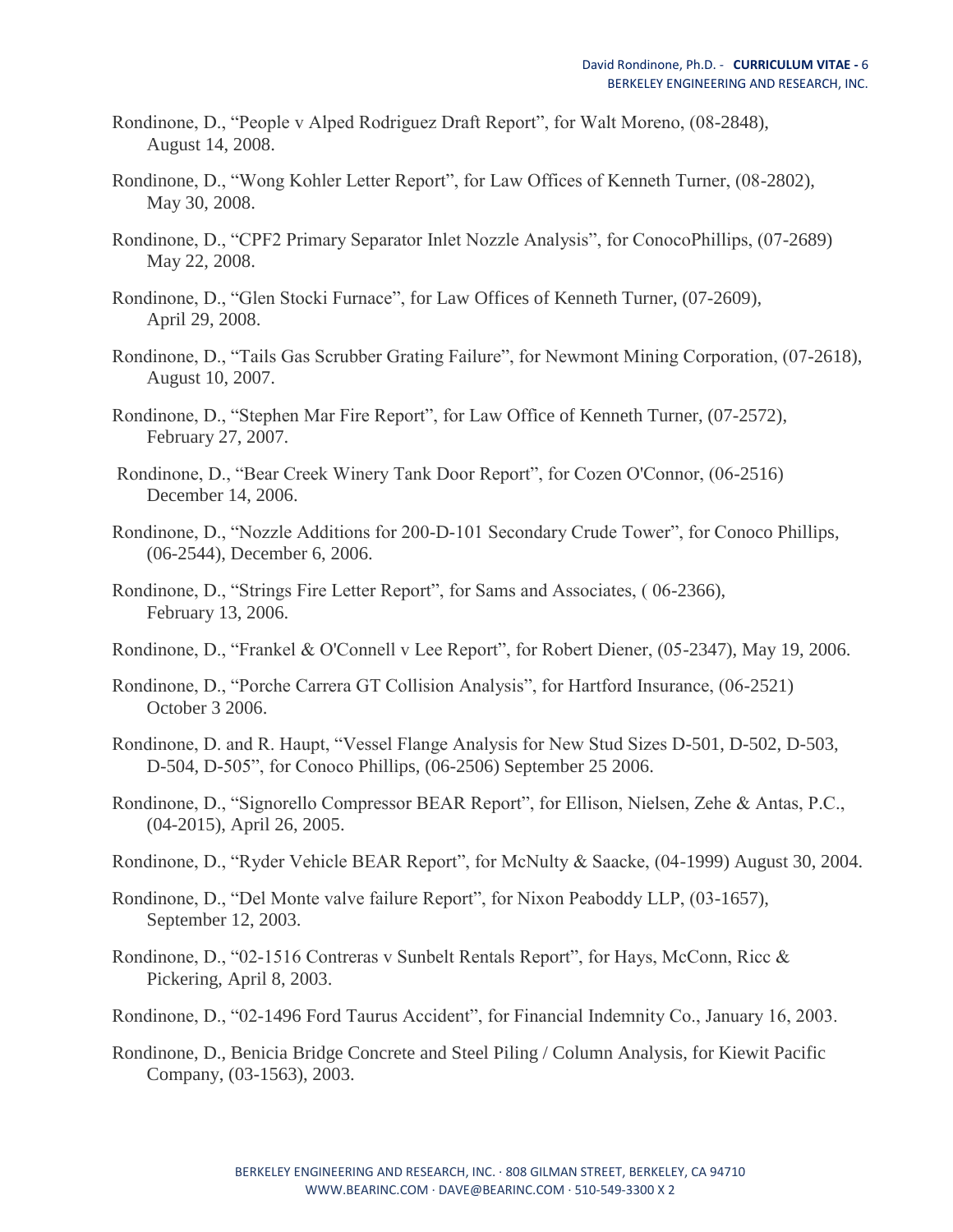- Rondinone, D., "Benicia Bridge Drill Stem", for Kiewit Pacific Company, (02-1481), October 30, 2002.
- Rondinone, D., "Mechanical Analysis Loading and Deployment of Coronary Anastomosis Coupler (CAC)", for Converge Medical, ( 02-1357), October 1, 2002.
- Rondinone, D., "Stiffness of NewCom 72" ASML PAS 5500 Pedestal", for Vibration Engineering, (02-1279), March 7, 2002.
- Rondinone, D., "Post Weld Heat Treatment Stress Analysis of Vessel E-1584 at Chevron El Segundo", for PSC International Outsourcing, Inc., (02-1276) February 14, 2002.
- Rondinone, D., "Heat Treatment Analysis of Vessel F701 at Chevron El Segundo", for Brinderson Construction, (02-1271) February 7, 2002.
- Rondinone, D., "Heat Treatment Analysis of Vessel F701 at Chevron El Segundo", for Brinderson Construction, February 2002.
- Rondinone, D., "Analysis of Inner and Outer Implant Frames", for Converge Medical, (02-1269), 2002.
- Rondinone, D., "Heat Treatment Stress Analysis of Vessel V80000A", for PSC Industrial Outsourcing, Inc., (01-1215) December 5, 2001.
- Rondinone, D., "Ruvalcaba Propane Water Heater Report", for Stinson, Mag, Fizzel, P.C.," (01-1185), October 31, 2001.
- Rondinone, D., "2000 Ford Windstar Report", for Law Office of Dean Lloyd, (01-1167), October 25, 2001.
- Stevick, G.R. and Rondinone, D., "Montero v Singer Sewing Machine", for Law Office of Robert Gilmore, (00-871) September 26, 2001.
- Rondinone, D., "R-902 Coker Burner Finite Element Analysis", for Valero Refining Company, (01-1111) September 7, 2001.
- Cheng, W., and Rondinone, R., "Residual Stress Measuements", for Bombardier Transportation Holdings, Inc., (01-1092), September 7, 2001.
- Cheng, W., and Rondinone, R., "Residual Stress Measurements for Mill Stands 1 and 3", for USS-POSCOS's Pittsburg, CA Facility, (01-1095) August 7, 2001.
- Rondinone, D., "Office Chair BEAR Report", for FCA, (02-3591), July 24, 2001.
- Rondinone, D., "Titus Pool Report", for Fireman's Fund, (01-1023) May 16, 2001.
- Rondinone, D., "Dynamic Seismic Analysis for the AC2000/ILW", for Photon Dynamics, Inc., (01-919), April 26, 2001.
- Rondinone, D., "Kupfer v Best Products", for Cleveland, Murray & Payne, (97-217), March 10, 1997.